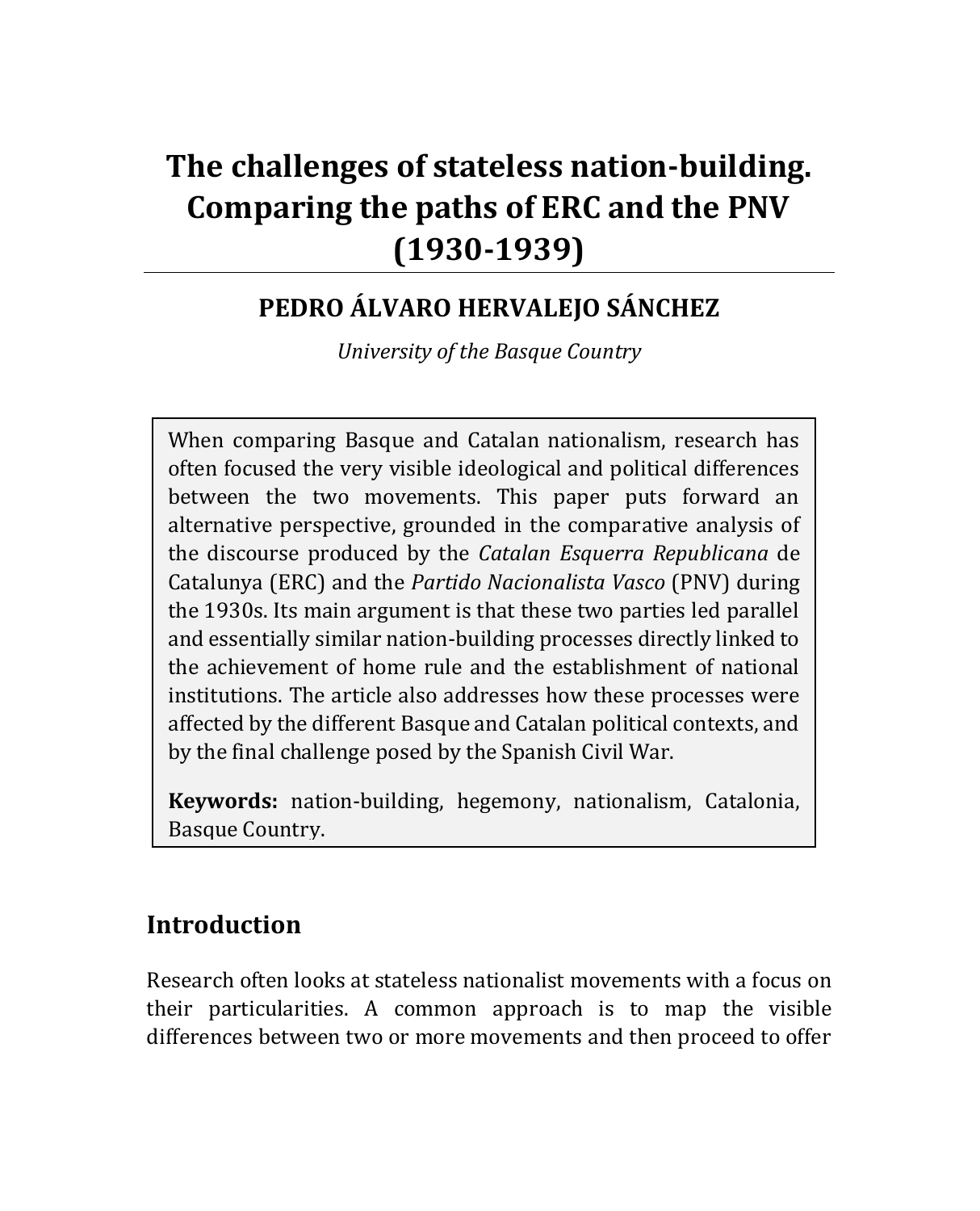explanations for these. This paper presents an alternative use of the comparative method, which instead brings the search for patterns of similarity to the centre stage. It revolves around the concrete cases represented by the *Partido Nacionalista Vasco* (PNV), and *Esquerra Republicana de Catalunya* (ERC), during the Second Spanish Republic and the subsequent Civil War. These two political parties were the dominant actors within the Basque and Catalan nationalist movements, respectively.<sup>1</sup> Given their shared characteristics – both emerged at the end of the nineteenth century, both claim to represent nations within the borders of the Spanish and French states – these two movements are particularly prone to compared studies. However, they have often been perceived as being fundamentally different from each other, and some past studies have virtually revolved around explaining such differences.<sup>2</sup> This paper argues that, specifically during the years between 1930 and 1939, ERC and the PNV essentially led two parallel paths towards Basque and Catalan alternative nation-building – i.e. two alternatives to the official Spanish state's nation-building.

The Czech historian Miroslav Hroch defined national movements as a particular path towards nation-building which is initiated not by a state, but within a 'non-dominant ethnic group':

'[...] nation-building within these ethnic groups assumed the form of national movements seeking to attain all the essential attributes of a distinct nation – i.e. to develop a complete social structure with its own business and academic elites, create a national culture in its national language, and gain a political voice, although not necessarily as a state.'<sup>3</sup>

Hroch also developed a well-known sequence to monitor the development of national movements. It distinguished an initial phase A, in which small groups of intellectuals tasked themselves with a cultural assertion of the nation. This was followed by a phase B, in which political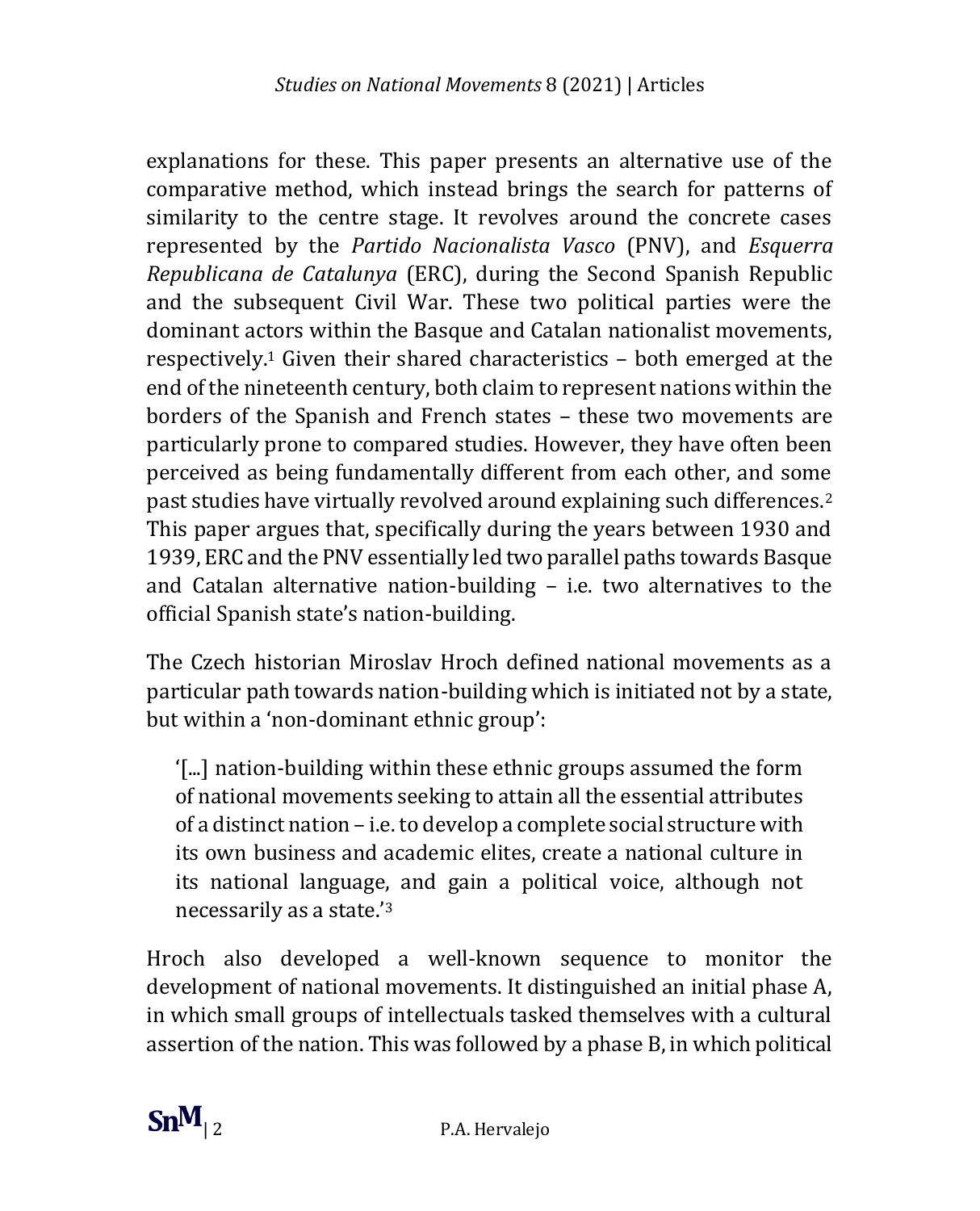activists promoting political demands took the lead. Finally, a phase C would be reached once the nationalist groups were able to appeal to a significant portion of the population, becoming a mass movement.<sup>4</sup> Later scholars have further developed Hroch's schema. Terry Martin, Tomasz Kamusella, and John Coakley all propose an additional phase D, termed 'national consolidation' by the latter author. This stage involves the national movement gaining access to some form of state power from which it is able to carry out its own institutional nation-building.<sup>5</sup>

This is precisely what Basque and Catalan nationalists achieved during the time period 1930-1939, which saw both obtaining home rule within the legal and political framework of the Second Spanish Republic. The creation of Basque and Catalan self-governing – albeit not sovereign – institutions meant both national movements could dispose of new tools which could potentially allow a qualitative leap in nation-building. It is therefore reasonable to approach a comparative study of Basque and Catalan nationalist movements during this period as the development of two parallel paths towards the national consolidation phase D in their respective nation-building processes. This paper focuses on ERC and the PNV – although both Basque and Catalan nationalism were complex realities with their own internal ideological cleavages – as the agents actually leading these attempted transitions from phase C to D.

## **Political hegemony and nation-building**

ERC and the PNV, despite their different ideological traditions, strategies, and political circumstances, were equally bent on achieving home rule. They both wanted to obtain as much self-government as possible, but also maintained a *realpolitik* outlook, adapting to the changing Spanish political climate. The Second Spanish Republic had been born from the collapse of Primo de Rivera's dictatorship, a regime that had begun in

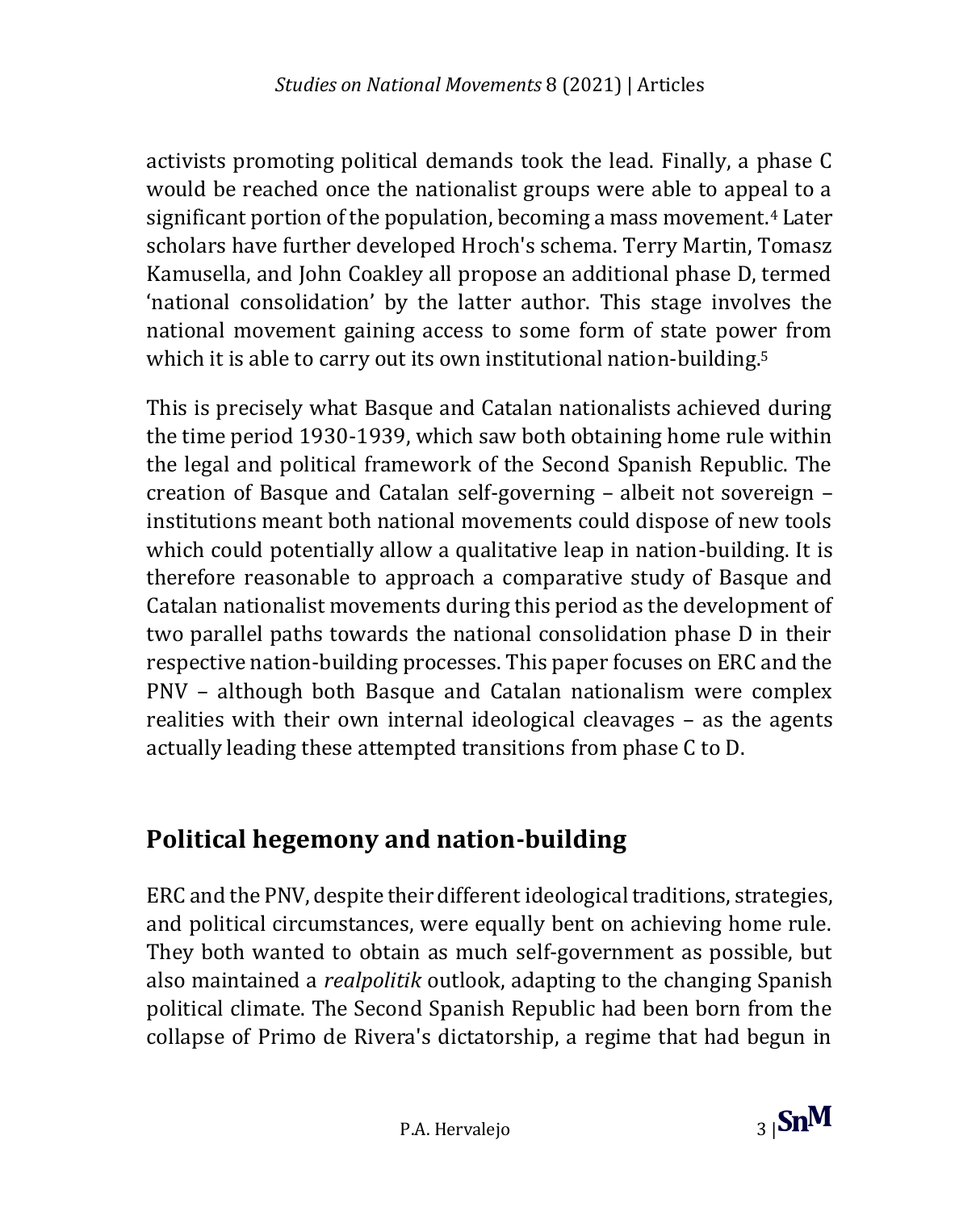1923 with a Crown-supported military coup. A republican victory in the state-wide local election of the 12 April 1931 prompted a wave of republican proclamations two days later and the exile of King Alfonso XIII. In that early context, for both the PNV and ERC, self-government initially meant the parallel creation of Basque and Catalan republics, implying some kind of confederate framework for the Spanish state.<sup>6</sup> When this possibility dissipated, the two parties took up the task of securing self-government by means of an *Estatuto* – a home rule charter. During the summer and autumn months of 1931, the PNV and ERC put forward proposals for *Estatuos* which were both grounded in the concept of Basque and Catalan sovereignty and still hoped – rather wishfully – for some form of federal Spanish political arrangement.<sup>7</sup> When this was made impossible by the new republican constitution, passed in December 1931, the PNV and ERC toned down their demands. The *Estatutos* that were finally enacted – which was in September 1932 for the Catalan home rule charter, and October 1936 for its Basque counterpart – had moved from sovereignty to 'regional autonomy'.<sup>8</sup> So Basque and Catalan nationalists both adjusted their claims to the evolving political opportunistic structure.

Neither ERC nor the PNV planned on struggling for home rule on their own. Both parties directed their efforts through coalitions which involved other political agents. This was in many ways a strategic necessity – the legal process for the approval of an *Estatuto* required a very solid majority<sup>9</sup> – but it also made sense in terms of nation-building. ERC and the PNV were already mass movements but achieving home rule – moving from phase C to phase D – meant creating institutions that were supposed to represent the sum of the population living in their respective territories. This idea of a 'nation beyond the nationalists' was promoted in the political discourse of the two parties. Both the Basque and Catalan *Estatutos* were framed not as the heated claims of determined patriots, but as cross-party efforts responding to the will of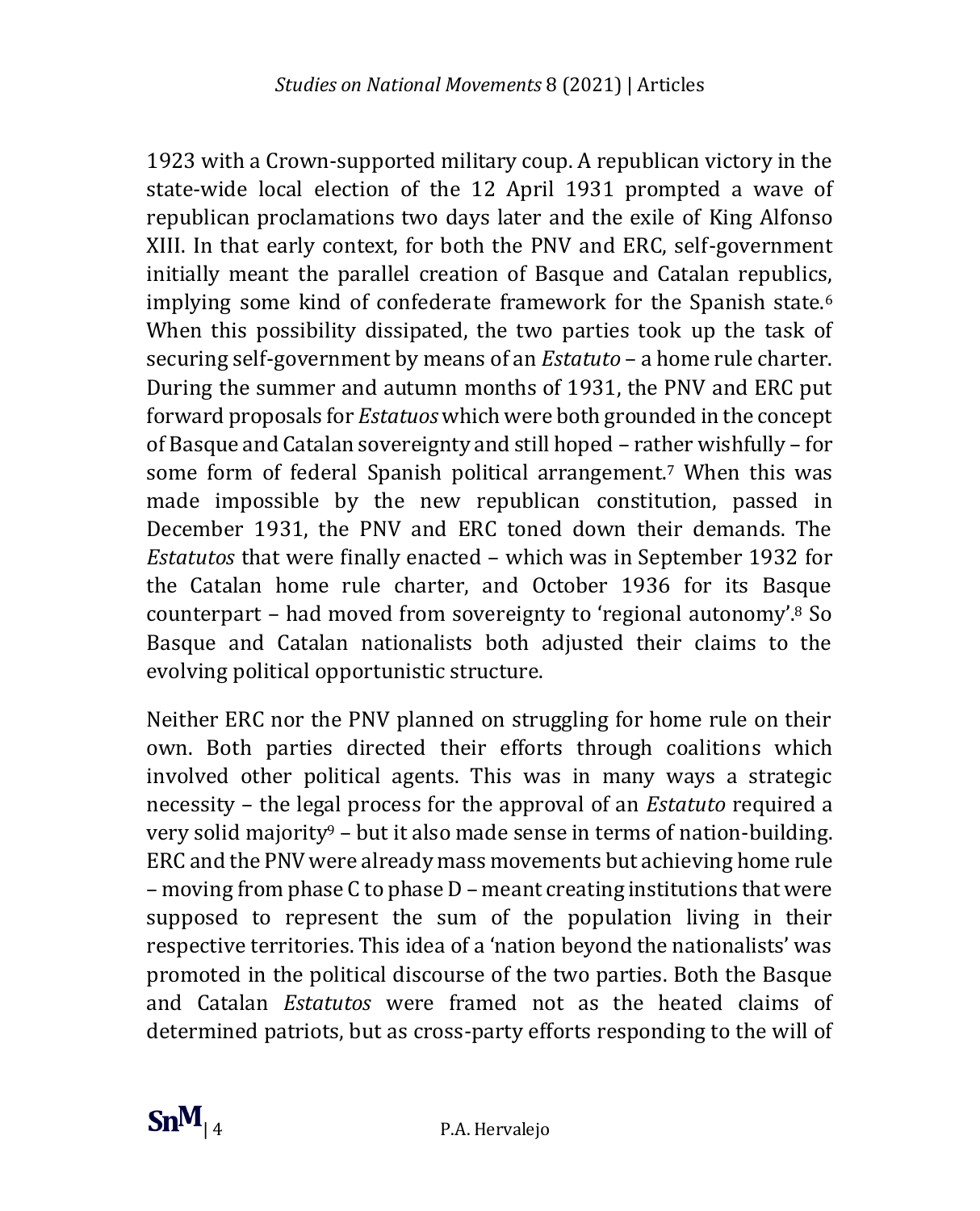'nations of well-meaning citizens'.<sup>10</sup> This projection of the nationalists' claims to the rest of the nation, which often also involved the blurring of the line between party and people, closely resembles what Michael Billig describes as the 'battle for [national] hegemony, by which a part claims to speak for the whole nation and to represent the national essence.'<sup>11</sup> A close analysis of the discourse employed by ERC and the PNV reveals the frequent use of what this author identifies as the syntax and rhetoric of hegemony.<sup>12</sup> These two fragments, published the same day in the context of the 1933 Spanish general election campaign, serve as good examples of this language:

Our candidates are *Euzkadi* and are from *Euzkadi*, and will be for *Euzkadi* and will be because of *Euzkadi*, that is, because of you, their voters, who in being good patriots you are *Euzkadi* herself [...]. Voting for them is voting for *Euzkadi*. Not voting for them is to forsake *Euzkadi*. 13

Vote for *Esquerra*, men and women of the new Catalonia! Your fatherland wants to live to the rhythm of the free peoples of modern Europe [...]. Let the enterprise that has been started so heroically not be interrupted and maimed by the barbarians, [...] because [...] they are the eternal enemies of our land.<sup>14</sup>

In these two texts, limits between party and nation are deliberately blurred. The first is particularly straightforward in portraying both the Basque nationalist voters and the PNV's candidates as a personification of *Euzkadi*, the Basque Country. The second text is a good example of what Billig describes as 'double representation', representing the nation as in describing its alleged will – 'to live to the rhythm of the free peoples of modern Europe' – and as in the party and its actions – the 'heroic enterprise' – standing for the nation.<sup>15</sup>

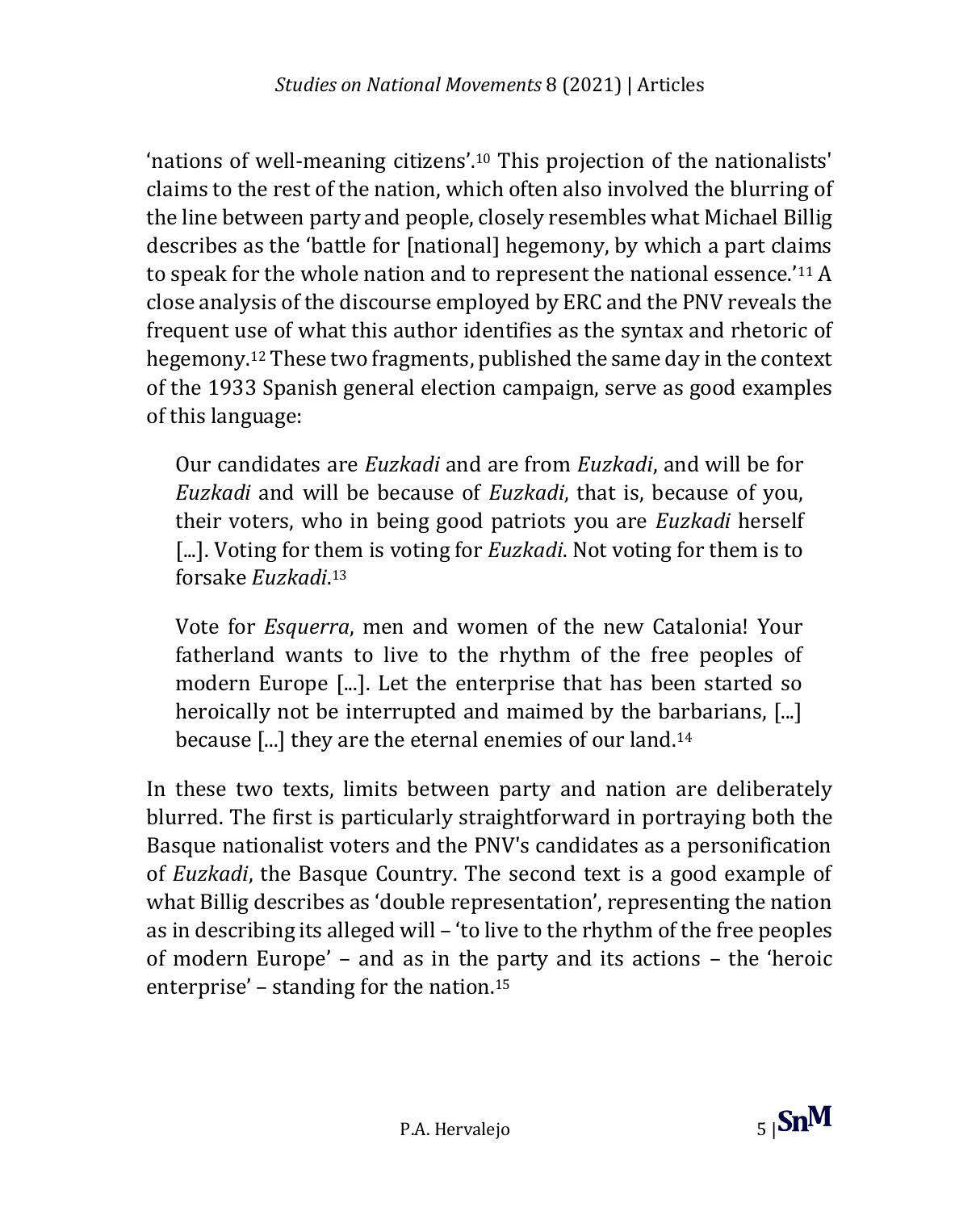In both cases, advances towards home rule went hand in hand with ERC and the PNV assuming a leading role within their particular political contexts. ERC was quick to do this, thanks to its surprisingly good result in the local election of April 12, which in turn enabled it to play a leading role in the republican proclamations of April 14. Its leader Francesc Macià seized the initiative and proclaimed a 'Catalan Republic' – for which it formed a Provisional Government led by himself – in Barcelona. Three days later, negotiations with the new Spanish executive ended with the reconversion of the Catalan Republic into the *Generalitat*, a provisional institution for Catalan self-government pending the approval of a Catalan *Estatuto*. This effectively placed ERC at the centre of the Catalan political arena, in a position of 'political hegemony', although it struggled initially to integrate its main rival, the conservative Catalan nationalist *Lliga Regionalista* into the new system.<sup>16</sup> The PNV would reach a similar position, also parallel to the achievement of home rule, but it had to wait until 1936, after the outbreak of the Spanish Civil War. Following the approval of the Basque *Estatuto* in October of that year, the PNV leader José Antonio Aguirre became the first *Lehendakari*, or Basque President. His party assumed key positions in the new Basque government, which included posts held by socialist and communist formal rivals.<sup>17</sup>

All in all, despite taking place in two different political contexts – the early days of the Second Spanish Republic *versus* the initial phase of the Spanish Civil War – both ERC and the PNV led processes which combined the achievement of both political hegemony and national selfgovernment. By October 1936 two self-ruling institutions – the Basque government and the Catalan *Generalitat* – were in existence, with attributes often associated with sovereign states: a national flag, a national capital, and a national language which had to be protected and promoted. ERC and the PNV played a central role within these institutions, but they also had the support of other political actors.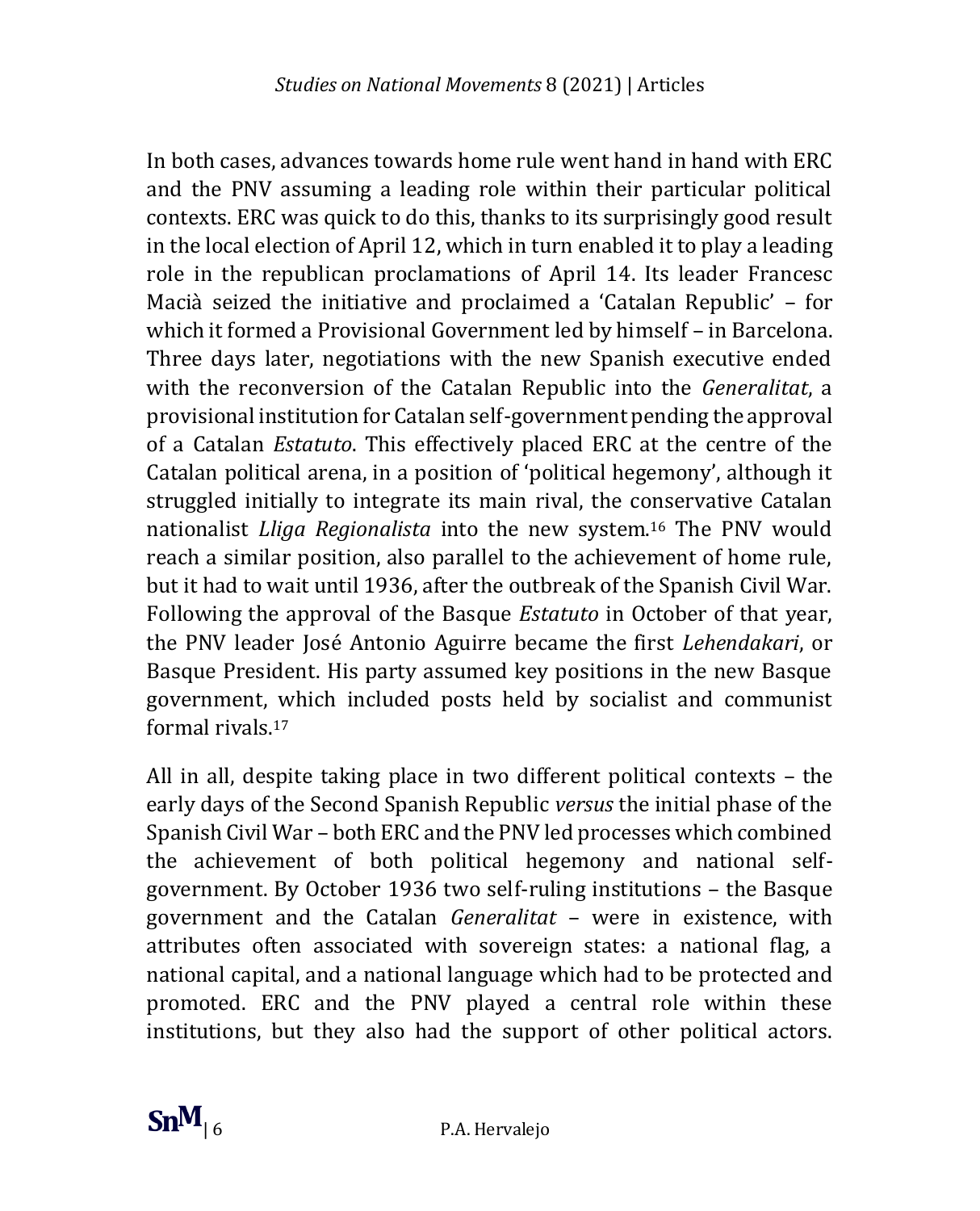Symbolic and political frames which had previously only existed as part of the Basque and Catalan nationalist programmes, were now material and institutional realities.<sup>18</sup>

#### **Different contexts, different challenges**

The aforementioned arguments must be reconciled with the fact that the practical aspects of Basque and Catalan nationalist politics between 1931 and 1939 were often markedly different. This does not invalidate the idea that ERC and the PNV were engaging in essentially similar processes in terms of nation-building. It simply underlines that these processes were very similar in their substance yet different in their practical materialisation, in terms of both form and timing. More insight into why this was the case can be gained by applying the conceptual framework proposed by Charles Tilly and Sidney Tarrow in their mechanism-process approach to contentious politics.<sup>19</sup> This methodology involves the analysis of the political actors making claims, their relationship with the existing regime(s), and the relevant political identities at work, in order to explain the roles and actions of particular players.

The PNV was the leading political actor within Basque nationalism after its reformation in 1930, when two factions created by a previous split in 1921 agreed to reunify. Founded by Sabino and Luis Arana in 1895, the PNV came from an integralist Catholic political tradition, and it was positioned to the right of the political spectrum. Those who had wished to move the party towards a more liberal progressive position left to create *Acción Nacionalista Vasca* (ANV) in 1930.<sup>20</sup> In the years preceding the start of the Spanish Civil War however, the PNV would gradually transition to a more centre-right, Christian democratic stance, influenced by leaders such as José Antonio Aguirre and Manuel Irujo. The dominant

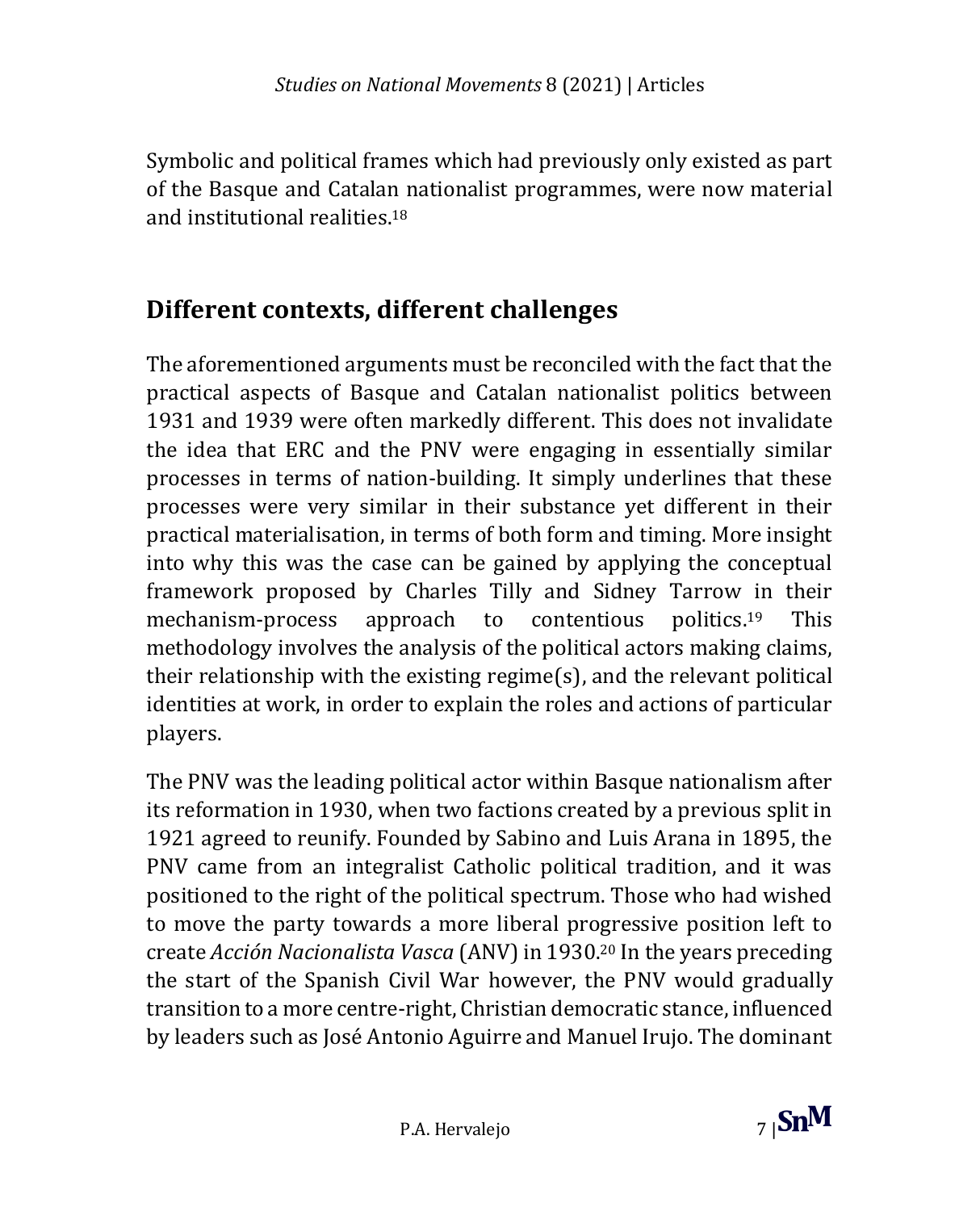Catalan nationalist player emerged in 1931 as *Esquerra Republicana de Catalunya* (ERC). Unambiguously to the left of the political spectrum, ERC was grounded in a convergence of the Catalan republican and nationalist traditions. Its leaders included Francesc Macià, an ex-Colonel in the Spanish army and founder of the pro-independence party *Estat Català*, who had become a symbol of resistance to Primo de Rivera's dictatorship during the previous decade. Another key figure was Lluís Companys, a labour lawyer on good terms with the anarcho-syndicalist union CNT and with a long history in republican activism.

These two different ideological backgrounds would have direct impact on the two agents' relationship with the new regime. On the one hand, ERC became what Tilly and Tarrow describe as a 'regime member', i.e. a political actor with a 'secure standing in day-to-day politics'. Conversely, the PNV soon adopted the role of 'regime challenger', still influential but not on very good terms with the ruling actors.<sup>21</sup> ERC was bound by a strategic agreement with the Spanish republican left. Its founders had taken part in the *Pacto de San Sebastián*, an alliance brokered in August 1930 which included Spanish republican parties and the socialist PSOE to bring down Primo de Rivera's dictatorship. When this alliance triumphed after the 14 April 1931 proclamations, ERC naturally assumed a position of closeness with the new regime led by President Niceto Alcalá-Zamora. The PNV, on the other hand, was absent from the San Sebastian pact, as it prioritized its party reunification process. Moreover, it had little sympathy for the now ruling Spanish left, which had been its historical rival (the PSOE in particular), given its strength in the Basque industrial areas of Biscay and Gipuzkoa.

Besides their different relationships with the republican regime, ERC and the PNV had to deal with different balances of power within their respective political contexts. Basque nationalism, after its emergence in the late-nineteenth century, had developed unequally through the Basque territory. It was dominant in the rural areas of Biscay and

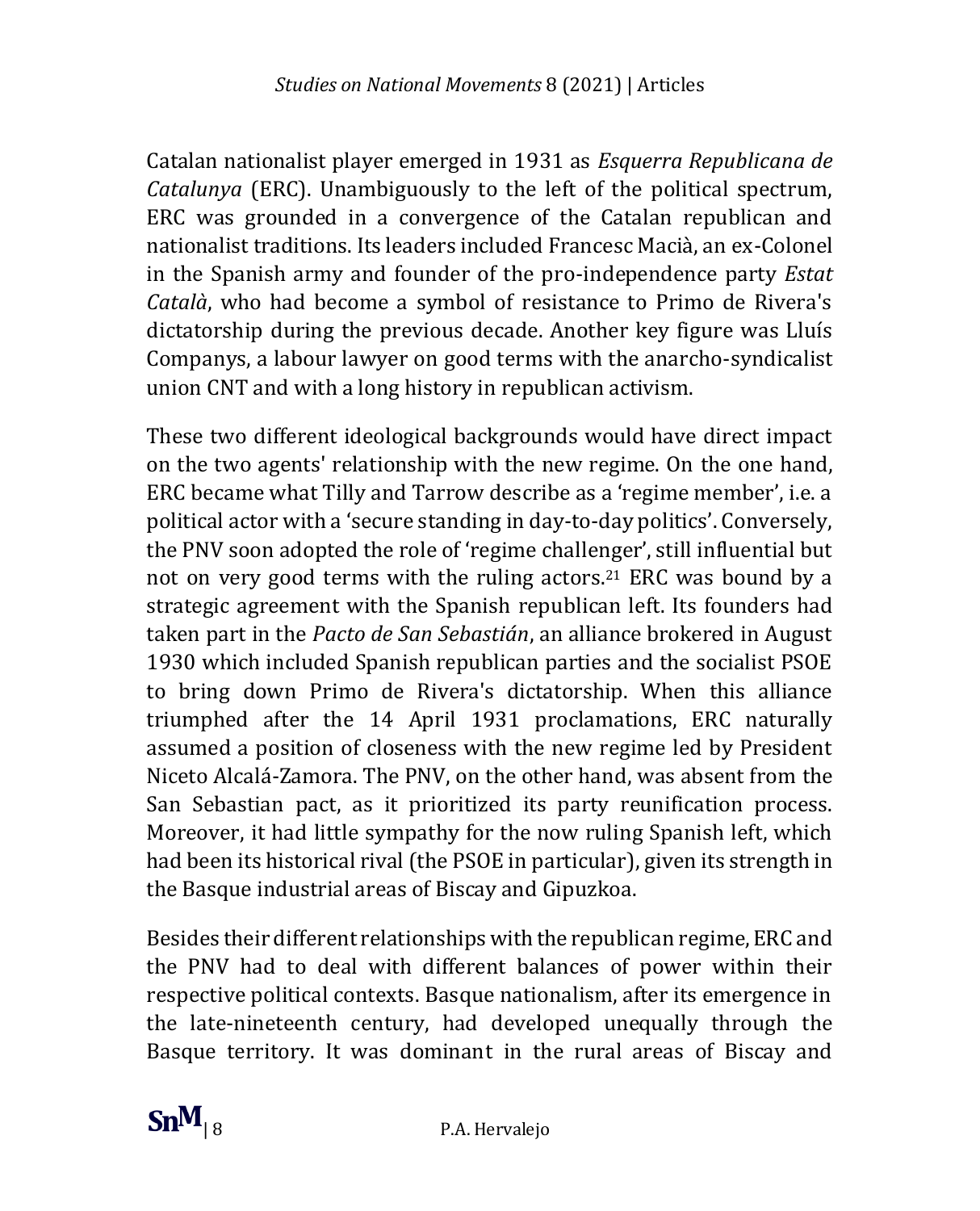Gipuzkoa, less so in the more urban and industrial parts of these two provinces, and quite weak in the Carlist-dominated Araba and Navarre. In absolute terms, the Basque political arena was similar to 'an almost equilateral political triangle', drawn between the PNV, the socialist and republican parties, and the monarchist right which included the Carlists.<sup>22</sup> Catalan nationalism was much more evenly distributed throughout Catalonia, its four provinces falling under the shadow of Barcelona's specific economic, political and cultural weight. Of the three forces that can be considered to form the Catalan political triangle, two – ERC and its conservative rival, the *Lliga Regionalista* – can be described as Catalan nationalist. The third key player was the anarcho-syndicalist union CNT, which mostly stayed out from institutional politics.<sup>23</sup>

The regime member *versus* challenger situation between ERC and the PNV created a strategic barrier which had profound effects. During the summer and autumn months of 1931, the new Republic was engaged in a process to draft its constitution. In this context, both the PNV and ERC were pressing to secure home rule by means of an *Estatuto*. ERC mustered support from different corners of the political spectrum, but its winning card was again maintaining a good relationship with the Spanish republican left, which would prove ultimately decisive in the final approval of the Catalan *Estatuto* in September 1932. The PNV, on the other hand, turned to some of the regime's worst enemies for help: the Carlist monarchists, with whom it formed a coalition for the June 1931 general election. Madrid was unwilling to allow a quick implementation of Basque home rule, not even in provisional terms as it had allowed in Catalonia, fearing a Basque self-governing institution would fall into the hands of the Basque nationalist-Carlist coalition.<sup>24</sup>

In terms of political identities, a major factor behind the different politics of ERC and the PNV was the religious question. True to its leftist republican tradition, ERC was an enthusiastic supporter of the new regime's secularisation policies. The PNV, on the other hand,

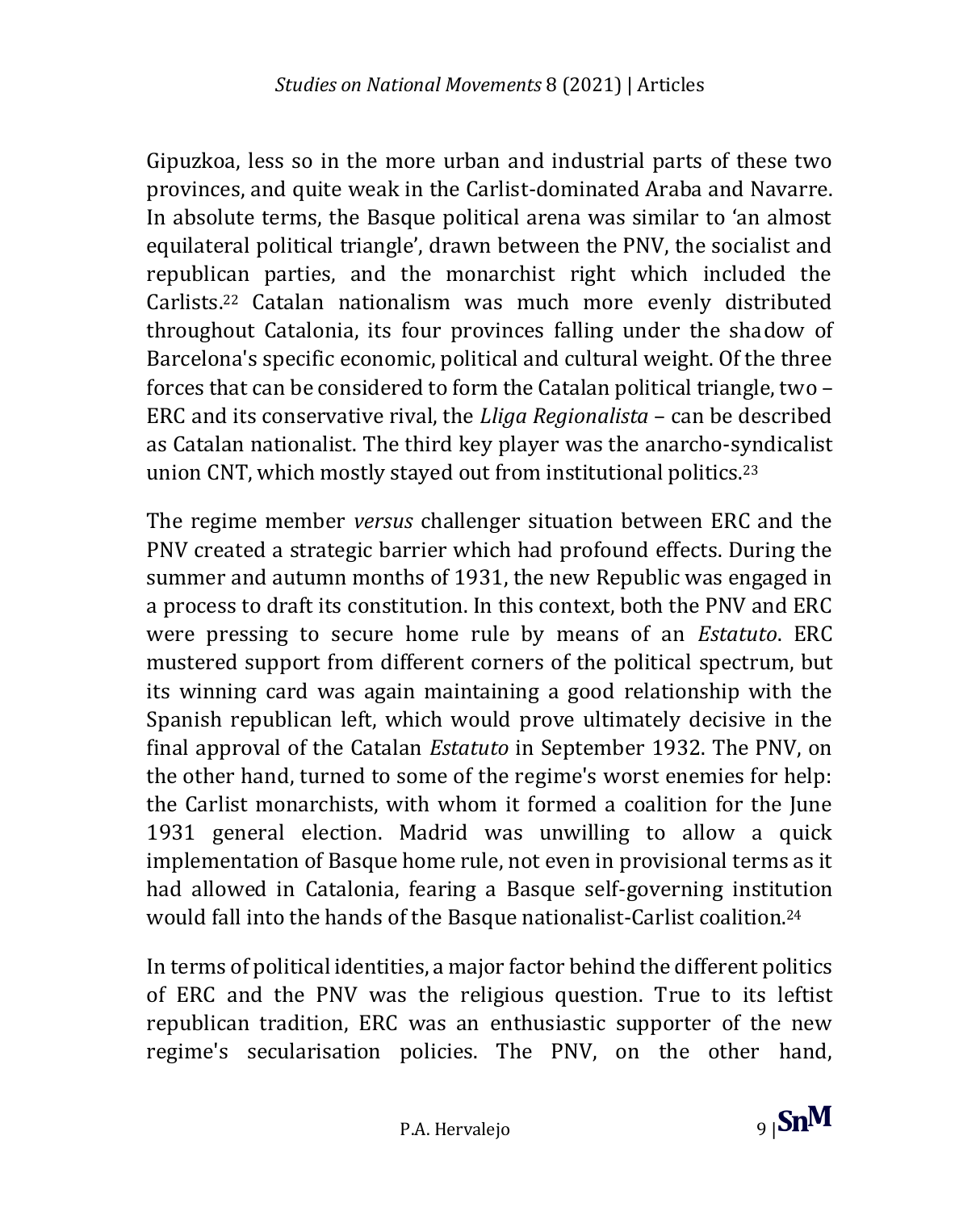represented the opposition by many Basque Catholics to diminish the Catholic Church's social and political influence. Its stance on religion was one of the reasons why it was able to join forces with the Carlists in 1931. In fact, their joint proposal for a Basque *Estatuto* was framed in religious terms and even included a provision for a separate Basque concordat with the Vatican. The idea, dubbed 'a vaticanist Gibraltar' by the Basque PSOE leader Indalecio Prieto, was to revolt to the Spanish left and to the provisional executive in Madrid. The religious question was particularly damaging to the relations between ERC and the PNV. As tension rose, many in the former saw the latter as backward 'troglodytes' clinging to oppressive traditionalist principles. Meanwhile, the PNV's press would often depict ERC as furiously anticlerical and 'sectarian'.<sup>25</sup>

With the leftist defeat in the Spanish 1933 general election came the end of ERC's status as a regime member and the gradual erosion of the strategic barrier with the PNV. This brought the two parties closer together, which did not prevent them from continuing to make different strategic and tactical decisions over the next years. In October 1934, the PSOE and other leftist agents led an insurrection against the Spanish government, after Alejandro Lerroux's Radical Party formed an executive which included ministers from the authoritarian right-wing *Confederación Española de Derechas Autónomas* (CEDA). ERC joined in from its position of institutional power in Catalonia. Lluís Companys proclaimed a 'Catalan State of the Spanish Federal Republic' before the rising was crushed by the Spanish army. Meanwhile, the PNV remained passive and, beyond some local-level incidents, had nothing to do with the insurrection. Its position on the political spectrum meant the Basque nationalist party could not lend its support to a rebellion that was being spearheaded by socialists and communists demanding radical social change. In February 1936, ERC and the PNV also took different positions with regards to the general election. The former enthusiastically sided with the broad alliance formed by the Spanish left, the Popular Front,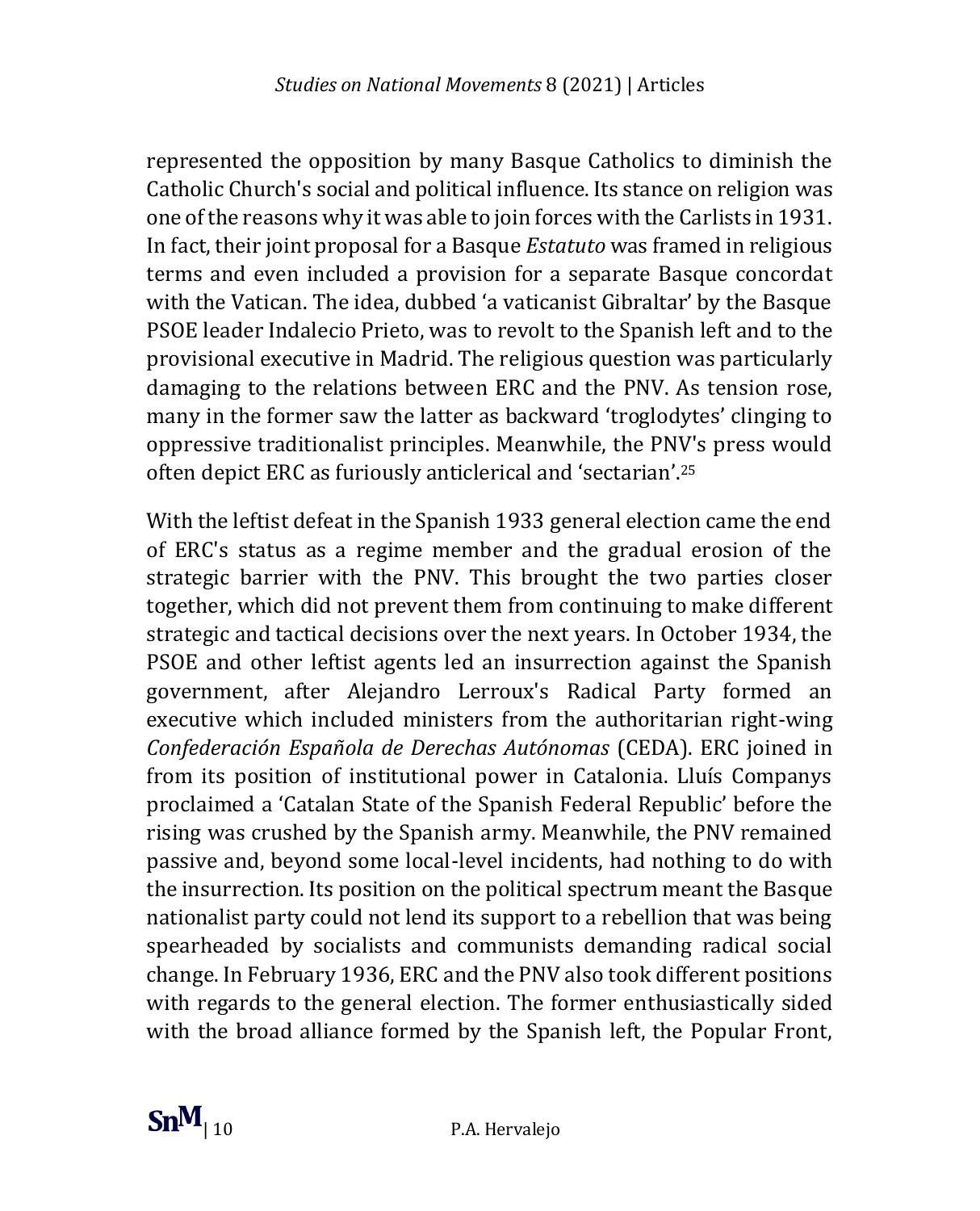represented in Catalonia by the *Front d'esquerres*. The latter fielded its own candidates despite the growing left-right polarisation that would eventually give rise to the Spanish Civil War.

#### **The Spanish Civil War and the limits of Basque and Catalan nation-building**

The circumstances created by the outbreak of the Spanish Civil War allowed a series of developments which can be seen as a continuation of the pattern described above. On the one hand, the conflict represented an unprecedented opportunity for Basque and Catalan nation-building. The initial chaos caused by the fighting and Madrid's initial erratic response to the rising of the colonial Army of Africa in July 1936 severely reduced the republican government's capacity to exercise firm control over its territory. This meant that Catalan and Basque self-government, which *de jure* was significantly limited, became *de facto* almost of a statelike nature. Both the *Generalitat* and the new Basque government assumed power attributions that went well beyond the limits established by their respective *Estatutos*. With the ability to exercise control over military units, justice systems, currency and foreign relations, the potential for a full transition from phase C to D in terms of nation-building was very real.

On the other hand, the war also posed enormous challenges. This was true for both cases, although once again the particularities of each context determined each specific picture. In Catalonia, perhaps the greatest challenge was the fact that in the aftermath of the defeated military coup, armed worker's militias had effectively seized control. The *Generalitat* slowly reversed this power-duality situation during the autumn of 1936, but the revolutionaries, particularly the CNT, retained a significant degree of power until May 1937. In the Basque Country,

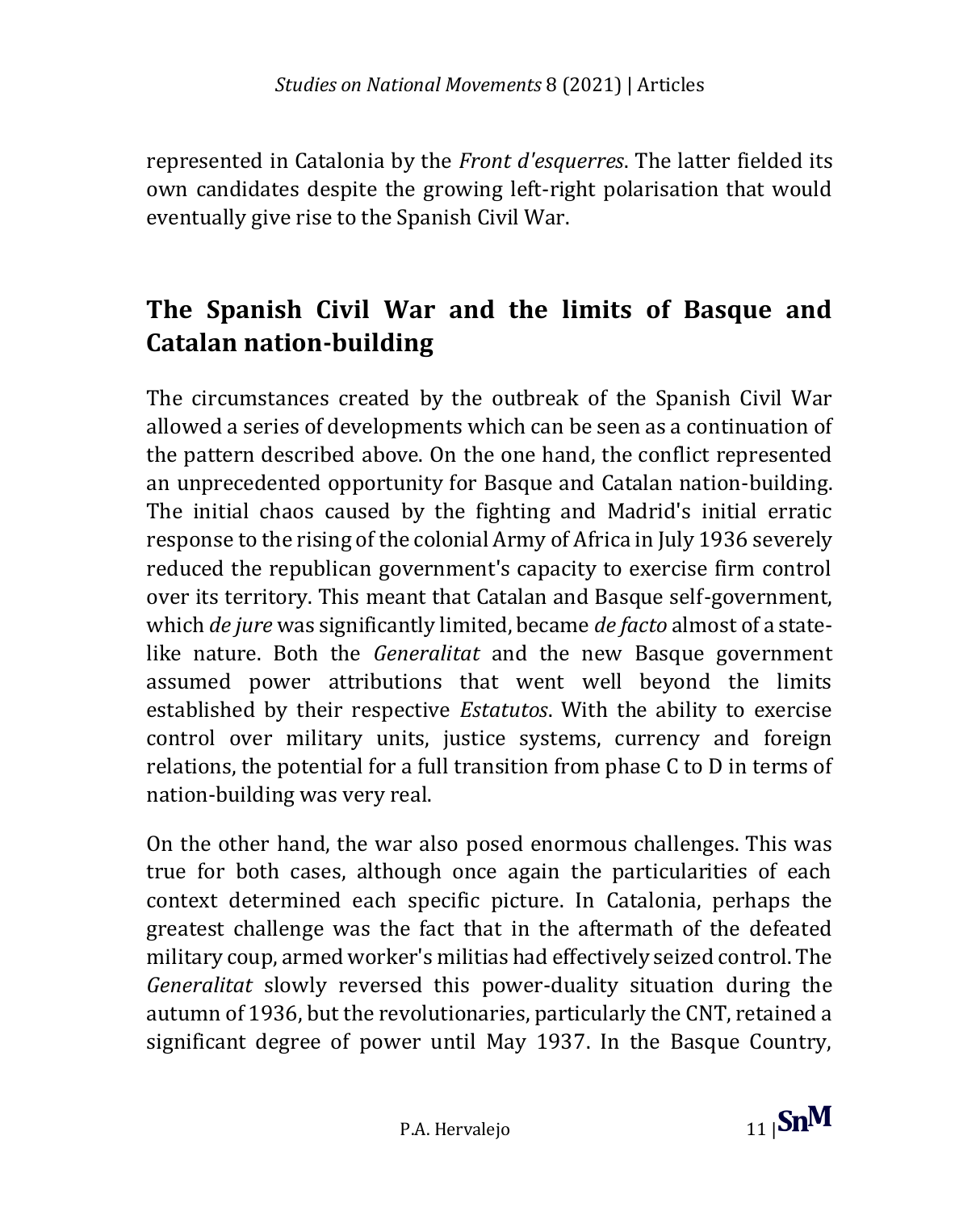Aguirre's government's main handicap was that most of the Basque territory had actually been taken over by Franco's advancing armies. This included the whole province of Navarre, as well as the vast majority of Gipuzkoa and Araba. The remaining territory under the Basque government's control was part of a larger republican pocket which included Cantabria and Asturias. This isolation, which enabled the Basque government to operate with little interference from the central republican executive, also created a dangerous military situation.

Perhaps the epitome of how the war could create combinations of opportunities and challenges for Basque and Catalan nation-building was the actual military dimension of the conflict. Eugene Weber showed the crucial role played by mass military service in French nationbuilding.<sup>26</sup> Surely, mass conscription under the banners of the Basque and Catalan governments would have had a large potential for nationbuilding. In practice, however, this faced several complications. For a significant portion of the conflict, military units were openly party or union based and made up of volunteers, and only Basque or Catalan nationalist units had what can be described as a Basque or Catalan 'nationalising climate'. It is difficult to measure the 'nation-building effectiveness' of both cases, but existing studies show that Basque nationalist units were more effective in this endeavour than their Catalan nationalist counterparts.<sup>27</sup>

This high-water mark in Basque and Catalan self-government was shortlived. In neither case did it manage to survive the spring of 1937. The March 31 rebel general Emilio Mola began an offensive which, despite strong Basque resistance, managed to take Bilbao on June 19. The Basque government was forced into exile, relocating to Barcelona via France. Beginning in May, the republican government under Juan Negrín began to take steps to erode Catalan home rule. Catalan military units – included those created by Catalan nationalists – were integrated into the centralised *Ejército Popular Republicano*. After November, the Spanish

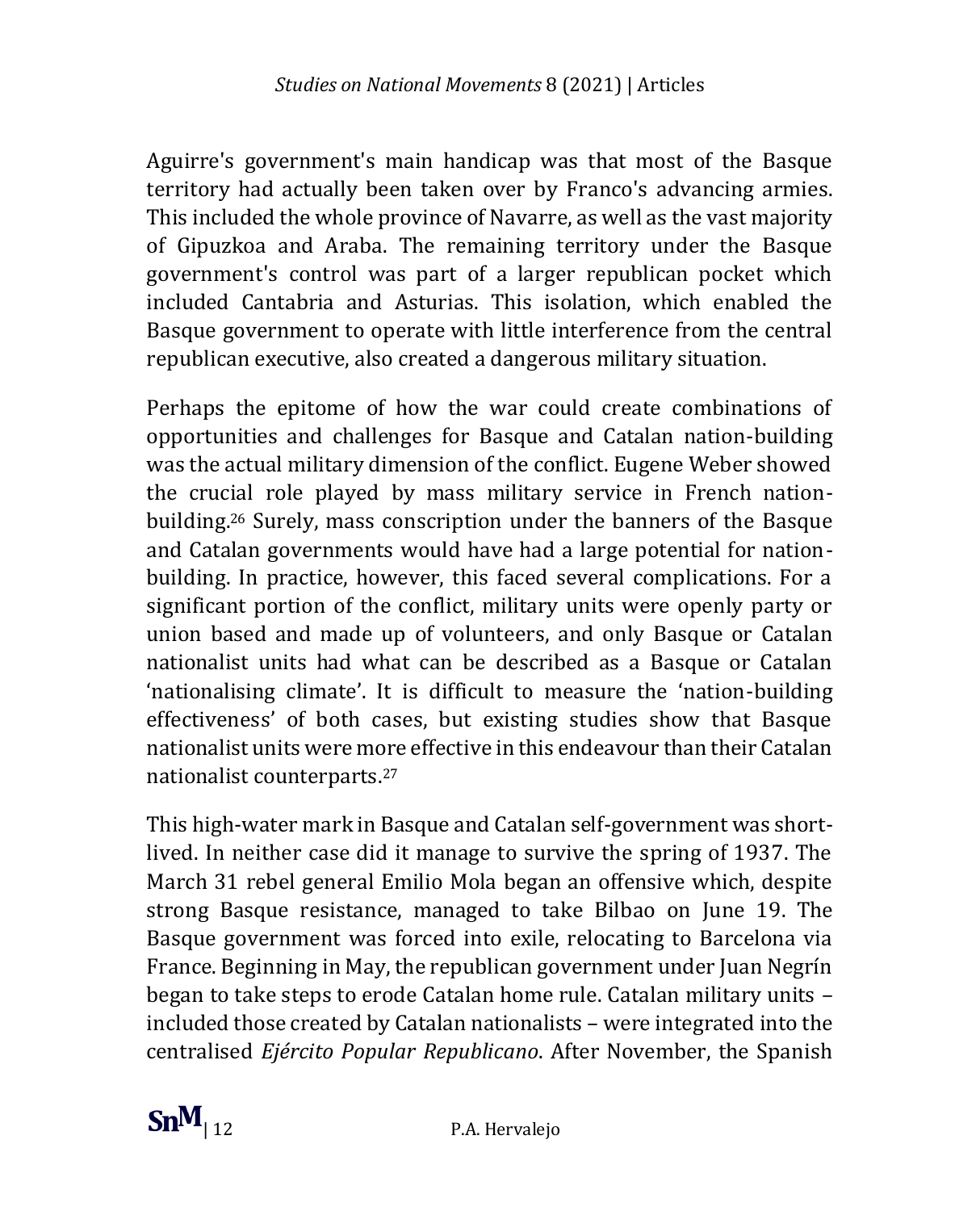republican cabinet moved to Barcelona, where it took over many of the *Generalitat*'s functions, including war industries, supplies, and foreign trade.

Franco's final victory over Catalonia in January 1939, which resulted in the Basque and Catalan presidents crossing the border with France together, was a hard blow to both nationalist movements' nation building processes. Under the Francoist 'New Spain', phase D was unattainable, and both movements were forced to an underground version of phase C.

All in all, the particular approach outlined in this paper shows that the political paths of ERC and the PNV during the 1930s can be viewed, not in the light of the two parties' many ideological differences, but as leading agents in parallel nation-building processes. This perspective brings some more light to transition from phase C to D in cases in which national self-ruling institutions are achieved, but are not sovereign. The cases of ERC and the PNV during the Second Spanish Republic clearly show how home rule, despite providing a significant qualitative leap in nation-building, came with its own challenges and remained contentious up to its complete reversal in 1939

#### **Endnotes**

<sup>1</sup> For the most complete study available for ERC during the Second Spanish Republic see M.D. Ivern i Salvà, *Esquerra Republicana de Catalunya (1931-1936)* (Barcelona, 1988) 1 & 2 vols. Another key reference is J.B. Culla, *Esquerra Republicana de Catalunya, 1931-2012: una història política* (Barcelona, 2013). On the PNV, see S. de Pablo, L. Mees & J.A. Rodríguez Ranz, *El Péndulo Patriótico* (Barcelona, 1999 & 2001) 1 & 2 vols. On the PNV's internal organisation and support base during the Second Spanish Republic, see J.M. Tápiz Fernández, *El* 

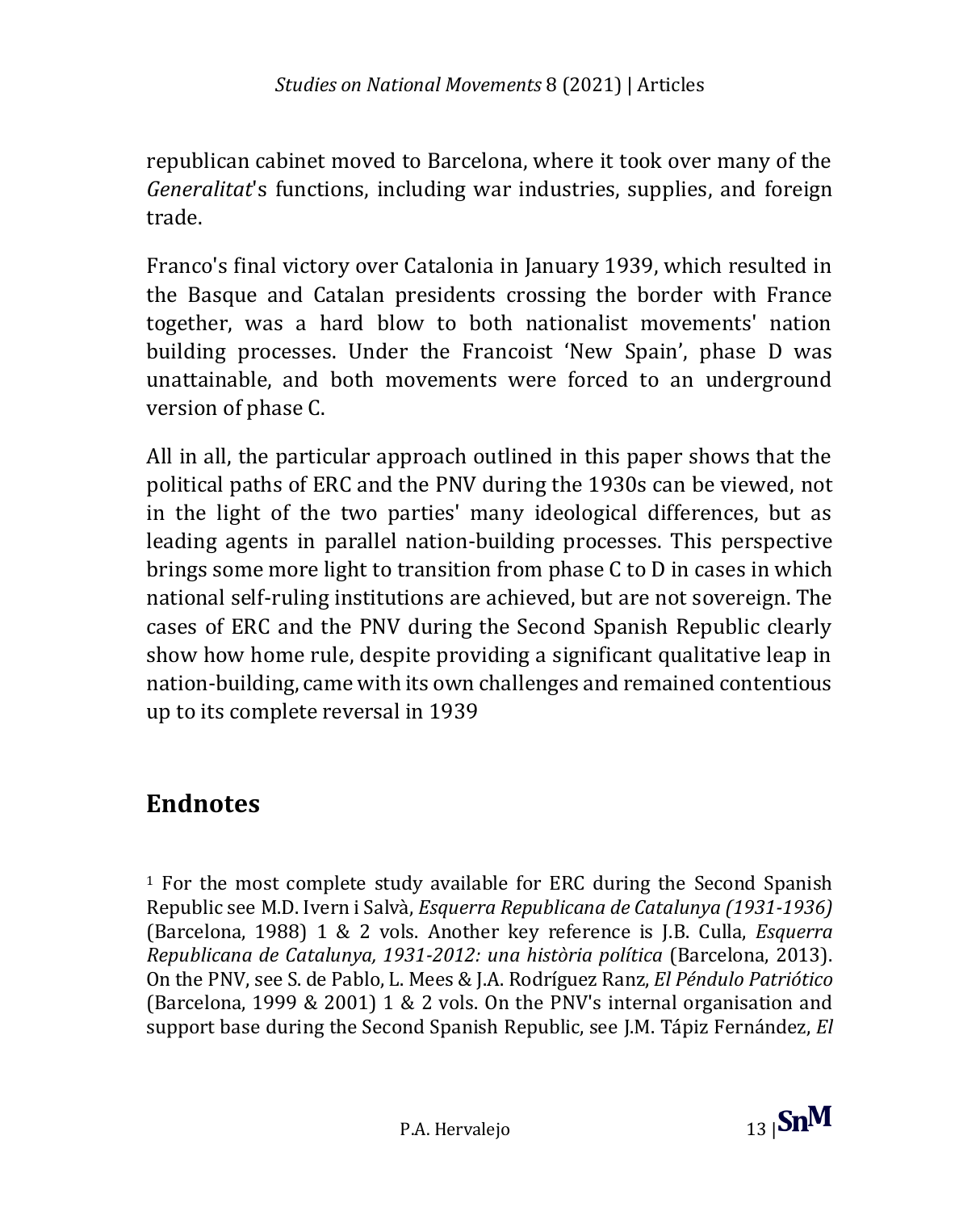*PNV durante la II República (organización interna, implantación territorial y bases sociales)* (Bilbao 2001).

<sup>2</sup> The impact of comparative research on Basque and Catalan nationalism has been quite limited considering the relative popularity of both movements as individual objects of study. Sociology, rather than historiography, has produced the two complete comparative studies available to date: J. Díez Medrano, *Divided nations: Class, Politics and Nationalism in the Basque Country and Catalonia* (Ithaca, 1995); D. Conversi, *The Basques, the Catalans, and Spain: Alternative Routes to Nationalist Mobilisation* (London, 1997). This is not to say that historians of Basque and Catalan nationalism have ignored the comparative perspective, but within historiography comparison has been often limited to very specific issues or remained a secondary feature within wider pieces of research. Díez Medrano's aforementioned work can be seen as an example of the 'difference hypothesis' approach, influenced by the earlier Elorza, 'Ideología Nacionalista y Antiguo Régimen: elementos para una comparación', in: *Industrialización y Nacionalismo: Análisis Comparativo. Actas del I Coloquio Vasco-Catalán de Historia*, (1985), 401-413.

<sup>3</sup> M. Hroch, *European Nations. Explaining their Formation* (New York, 2015), 31.

<sup>4</sup> M. Hroch, *Social preconditions of national revival in Europe: a comparative analysis of the Social Composition of Patriotic Groups among the Smaller European Nations* (New York, 2000).

<sup>5</sup> Maxwell, 'Typologies and phases in nationalism studies: Hroch's A-B-C schema as a basis for comparative terminology', in: *Nationalities Papers*, 38/6 (2010), 871; J. Coakley, *Nationalism, Ethnicity and the State: Making and Breaking Nations* (London, 2012), 194, 214.

<sup>6</sup> The Catalan Republic was proclaimed by Francesc Macià on 14 April 1931, partly as a reaction to the spreading wave of generic – i.e. Spanish – republican proclamations, including an earlier proclamation in Barcelona by Lluís Companys. Macià formed a provisional executive and a 'civic guard' to further assert his position. Madrid decided on a negotiated deactivation of the Catalan Republic, given Macià's prestige and position of relative strength, as well as his leftist sympathies with the Spanish Republican cause. See Ivern i Salvà, *Esquerra Republicana de Catalunya*, vol. 1, 99-100. On the other hand, the Basque Republic was never proclaimed as such, although the concept was included in an official note read by the newly elected Basque nationalist representatives. When the

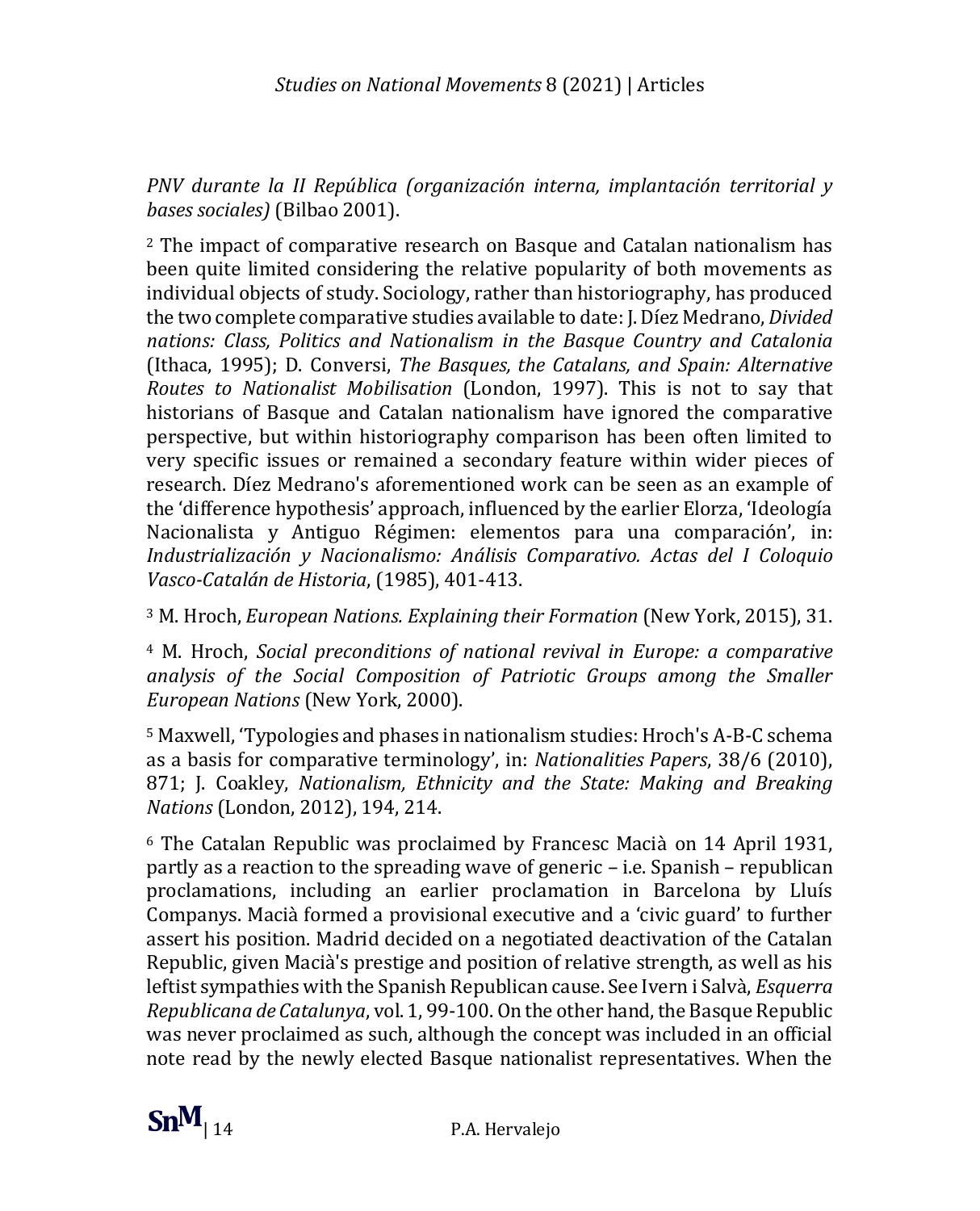PNV tried to move on to something more serious by calling for an assembly of Basque town councillors in Gernika, the Spanish Government sent the army and aborted the meeting. See de Pablo e.a., *El Péndulo Patriótico*, vol. 1, 211; 'Lo ocurrido en Gernika', in: *Euzkadi* (18-4-1931).

<sup>7</sup> The initial proposals for a Basque and Catalan *Estatutos* made in the summer of 1931 were known by names of the towns that had played a key role in their creation, Estella and Núria respectively. Both contained assertions of Basque and Catalan sovereignty but differed greatly in other key aspects. The Catalan Núria text was much more in line with the republican and secularist spirit of the new Spanish regime, while the Basque Estella proposal showed clear influences from corporatism and traditionalism. See X. Bernadí Gil, *El Traspàs de Serveis de l'Estat a la Genrealitat: de l'Estatut de 1932 a l'Estatut de 2006* (Barcelona, 2010), 45-52; 'El Proyecto de Estatuto Vasco', in: *Euzkadi* (17-6-1931).

<sup>8</sup> The 1931 Spanish Constitution defined Spain as a *estado integral*, an ambiguous term which was meant to allow administrative decentralisation without adopting the federal formula and safeguarding Spanish national sovereignty. The Catalan *Estatuto* that was finally passed by the Spanish Parliament, or *Cortes*, in September 1932 was a heavily modified version of the Núria text. See Bernadí Gil, *El Traspàs de Serveis de l'Estat a la Generalitat*, 53- 58. The Basque Estella *Estatuto* was discarded after the approval of the republican Constitution in December 1931. Later proposals failed to progress because of the continued animosity between the PNV and the Spanish left, and after November 1933, because of the opposition of the Spanish political right. See *Proyecto de Estatuto del País Vasco-Navarro* (Bilbao, 1932). Navarre was included in the initial *Estatuto* texts, but the province abandoned the project in 1933 following the combined rejection of the Carlists and some leftists. See de J.L. la Granja, *Nacionalismo y II República en el País Vasco* (Madrid, 2008), 298- 304. The Basque *Estatuto* that was finally enacted in October 1936 was essentially a copy of its Catalan counterpart. It was meant *de jure* for the provinces of Araba, Gipuzkoa and Biscay, although only applied *de facto* to the former. See *Gaceta de Madrid* (7-10-1936).

<sup>9</sup> The 1931 Spanish Constitution established that, before being taken to Parliament, an *Estatuto* needed the support of the majority of municipalities within the region it sought to represent and a favourable plebiscite of at least two thirds of the electoral census. See *Gaceta de Madrid* (9-12-1931).

<sup>10</sup> *La Rambla* (18-5-1931); *Euzkadi* (21-5-1931).

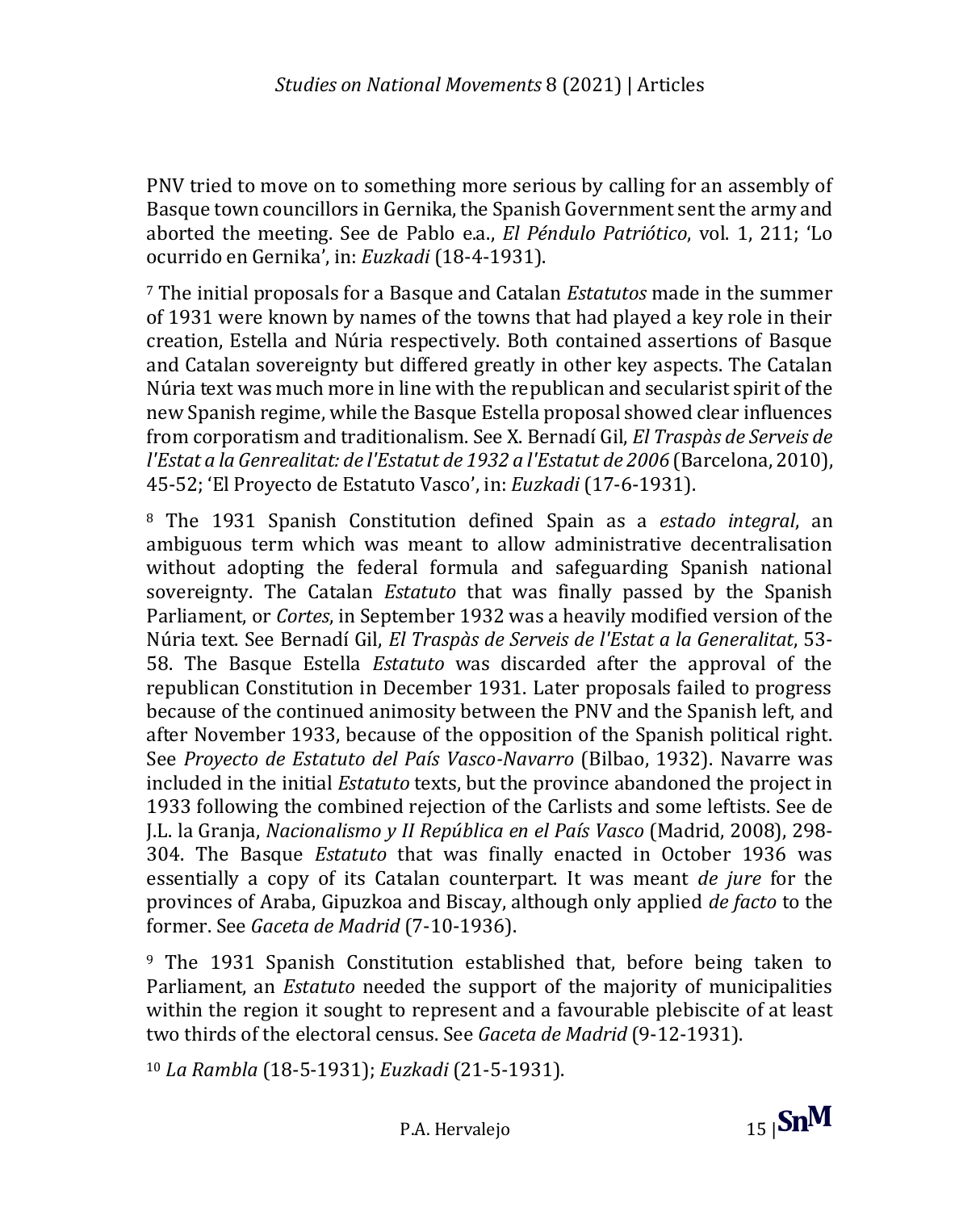<sup>11</sup> M. Billig, *Banal nationalism* (London 1995), 27.

<sup>12</sup> Billig, *Banal nationalism*, 88.

<sup>13</sup> *Euzkadi* (19-11-1933).

<sup>14</sup> *Esquerra* (19-11-1933).

<sup>15</sup> Billig, *Banal nationalism*, 98.

<sup>16</sup> A. Sallés, *Quan Catalunya era d'Esquerra* (Barcelona, 1981).

<sup>17</sup> J.L. de la Granja, *El Oasis Vasco* (Madrid, 2007), 383-384.

<sup>18</sup> It is important to note that two of the most important Basque nationalist symbols that became institutionalised in 1936 – the Basque nationalist's name for the Basque Country, *Euzkadi*, and the Basque nationalist *ikurriña* flag – had only been created by the Arana brothers at the end of the nineteenth century. For decades, these symbols had remained associated exclusively to the PNV and the Basque nationalist community, so their adoption by the Basque government in 1936 was a rather dramatic change. See Casquete & de la Granja, 'Ikurriña', in: *Diccionario Ilustrado de Símbolos del Nacionalismo Vasco* (Madrid, 2012), 508-516; L. Mees, 'Euskadi/Euskal Herria' in: *Diccionario Ilustrado de Símbolos del Nacionalismo Vasco* (Madrid, 2012), 294-319. On the other hand, the term *Catalunya* and the Catalan *senyera* flag had a previous tradition of both institutional and popular use that could be traced back to the Middle Ages, so they were not exclusively associated to Catalan nationalism. See P. Anguera, *Les Quatre Barres: De Bandera Històrica a Senyera Nacional* (Barcelona, 2010).

<sup>19</sup> C. Tilly, & S. Tarrow, *Contentious Politics* (Oxford 2015). For a recent application of the 'contentious politics' concept to the case of Basque nationalism and the Basque conflict, see L. Mees, *The Basque Contention* (New York, 2020).

<sup>20</sup> For the most comprehensive study on ANV to date see de la Granja, *Nacionalismo y II República en el País Vasco*.

<sup>21</sup> Tilly e.a., *Contentious Politics*, 240.

<sup>22</sup> De la Granja, *Nacionalismo y II República en el País Vasco*, 607-608.

<sup>23</sup> I. Molas, *El sistema de partidos políticos en Cataluña (1931-1939)* (Barcelona, 1974), 19-21.